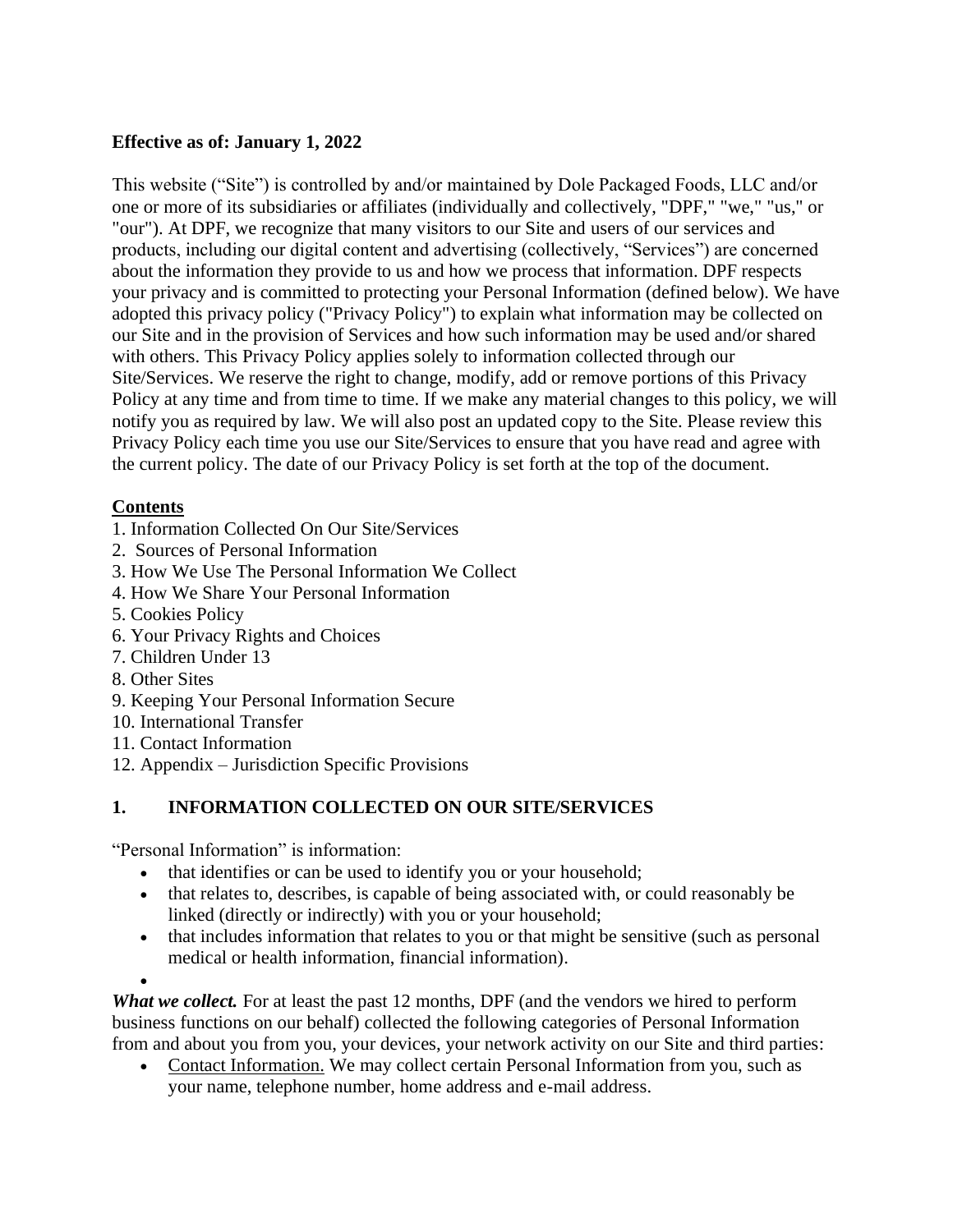- Demographic Information. We may also collect from you demographic information, including age, gender, physical and life-style characteristics, hobbies, preferences, etc. While we do not require visitors to our Site to register or provide information in order to view our home page or most content on our Site, in certain circumstances, you may be asked to register and provide us with some specific information about yourself in order to use or access certain Site features, receive newsletters and other information from us in the future.
- Internet and Network Activity Information. When you visit our Site, we collect information about the browser you use or your IP address. We might also collect device identifiers. We might look at what site you came from, or what site you visit when you leave us. We may collect page interaction information (such as what areas of the Site you visit and for how long, what search terms you enter, and what products or content you view and click on), and methods used to browse away from the page.
- Location Information. We automatically collect your GPS location when you access the mobile version of our Site. We also collect information about your general location, using your zip code and IP address.
- Visual and Brightness Information. If you access our advertising content on your mobile device and have given DPF consent to access your device's camera, we may collect information about the ambient brightness of your surroundings when viewing our content.
- Employment-related Information. If you apply for a job with DPF, including through the Site, we may also collect from you your work authorization status, educational background, and job preference. Such information may include contact information (such as your name, address, telephone number and e-mail address).
- Inferences. Using the other pieces of personal information collected about you, we may draw inferences about you, reflecting what we believe to be your preferences, characteristics, predispositions, and attitudes.

### **2. SOURCES OF PERSONAL INFORMATION**

We and our vendors collect personal information about you from various sources, directly and indirectly, including from the following sources:

• We collect personal information directly from you. For example, we collect information if you contact us or send feedback. If you apply for a job, we will collect any information you provide with your application.

We collect personal information from your devices. We use tracking tools like browser cookies and web beacons to automatically collect information about you and your devices. We collect information using these tracking tools when you interact with our Site.

• We receive personal information from vendors we hire to work on our behalf. For example, vendors that host or maintain our Sites or send promotional emails for us may give us information. Our marketing agencies, advertising technology vendors, and analytics providers may also provide us with information.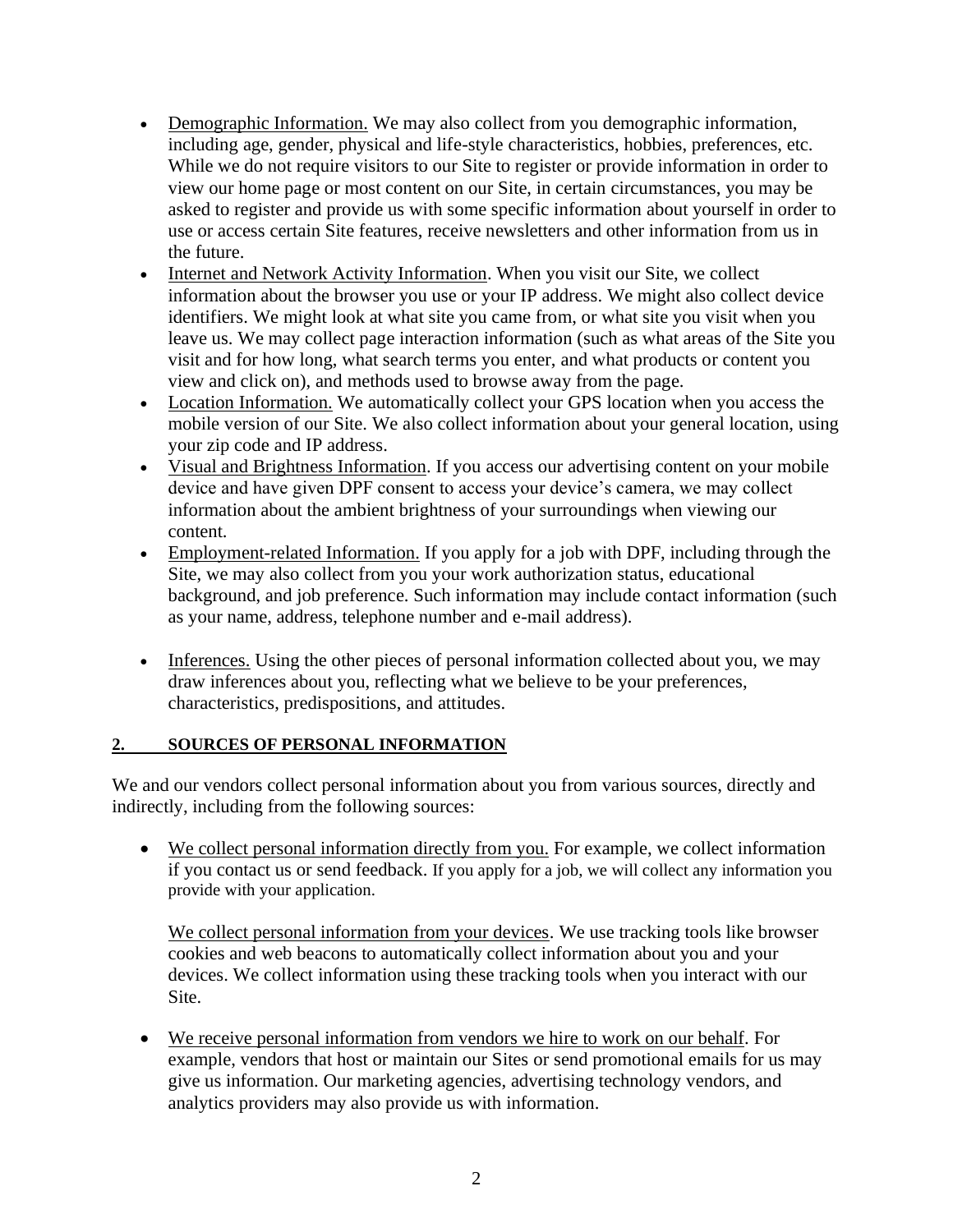- We receive information about you from other sources. Other parties may give us personal information about you. These other parties might also include business and marketing partners, network providers, and social media platforms that give us information they have collected either directly or indirectly from you.
- We combine information. We may combine information that we have collected offline with information we collect online. Or we may combine information we get from another party with information we already have. We may also aggregate your information with other consumers' information to understand preferences and trends over time.

## **2. HOW WE USE THE PERSONAL INFORMATION WE COLLECT**

The Personal Information we collect will be used as follows:

- We use Personal Information to provide you with access to certain features of the Site/Services (including certain promotions) and to tailor content, advertisements, and offers we serve you. For example, we might use Contact Information, Internet and Network Activity, Demographic Information, Location, and Inferences to provide you with information about special promotions or offers. We might also use that information to serve you ads about our products and offers. We might tell you about our own offers or products, or third-party offers or products we think you might find interesting. We might use Visual and Brightness Information when you view our advertisements on your mobile device to tailor specific elements of that content based on how bright or dark your surroundings are.
- We use Personal Information to communicate with you about your activities on the Site. We use Contact Information to contact you in response to your feedback or other matters related to our relationship with you (such as about this Privacy Policy). We also use Contact Information to provide you with certain information you request.
- We use Personal Information to improve the Site/Services. For example, we may use Contact Information, Demographic Information, Internet and Network Activity, Location, and Inferences to make our website, services, and products better. We might use your information to customize your experience with us.
- We use Personal Information to administer our site and services and for internal operations. We use all categories of Personal Information to administer our sites, such as troubleshooting, data analysis, and testing. We use Personal Information for security purposes. We use Personal Information to protect our Sites/Services, as well as to detect and investigate activities that may be illegal or prohibited.
- We use Personal information for hiring purposes. We use Contact Information and Employment-Related Information to review your job applications and contact you about employment opportunities.
- We use Personal Information to verify requests made pursuant to this Privacy Policy. We may use certain pieces of Personal Information to verify your identity if you make requests pursuant to this Privacy Policy.
- We may combine Personal Information that we have collected offline with Personal Information we collect online. Or we may combine Personal Information we get from another party with information we already have. We may also aggregate your Personal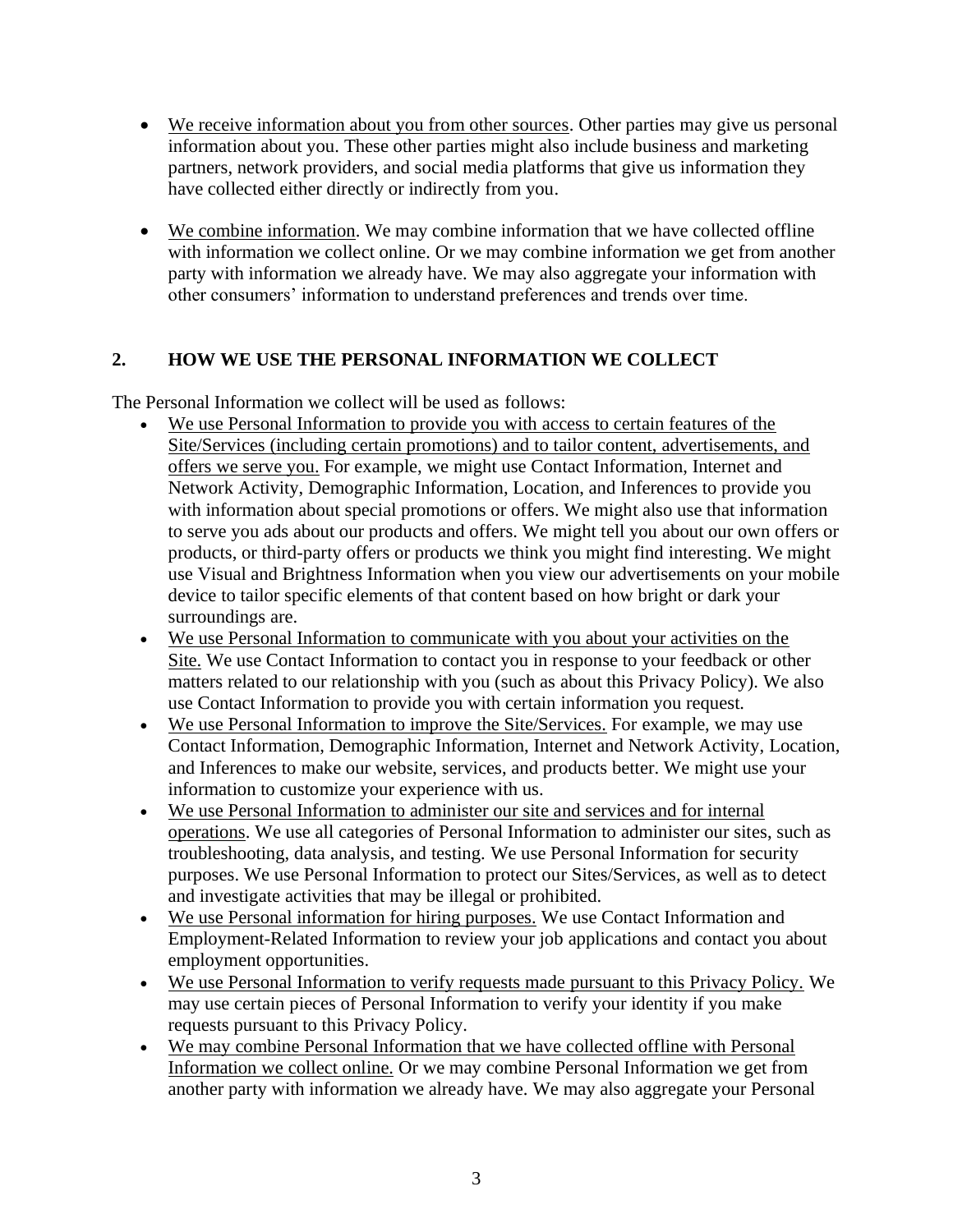Information with the information of other users to understand preferences and trends over time.

• We use Personal Information as disclosed at the point where such information is collected or in any additional terms and conditions applicable to the particular feature of our Site/Services disclosed, or as permitted by law, or as we may otherwise notify you.

## **3. HOW WE SHARE YOUR PERSONAL INFORMATION**

*Our Vendors and Partners*. We may share your Personal Information with parties that perform functions on our behalf (or on behalf of our partners) or who have joined us in providing promotions and activities, such as companies (including retailers) or individuals that deliver packages, fulfill orders, participate in our promotions, administer our promotions, provide diet, nutrition and fitness information, provide marketing or promotional assistance, analyze data or provide customer service, but such information will be shared only to the extent these parties need such information to perform their functions.

*Our Affiliates*. We may also share your Personal Information with our subsidiaries and affiliates ("DPF Affiliates").

*Other Third Parties.* We may also share your Personal Information with other companies that are not affiliated with DPF and are not business partners of DPF, but would like to provide you with additional products and/or services that we think may be of interest to you.

*Business Transfers*. In the event that we are involved in a bankruptcy, merger, acquisition, reorganization, or sale of assets, your information may be sold or transferred as part of that transaction.

*Legal Disclosure*. We may transfer and disclose your Personal Information to third parties to comply with a legal obligation; when we believe in good faith that the law or a governmental authority requires it; to verify or enforce the terms and conditions posted on our Site or our other applicable policies or commitments; to address fraud, security or technical issues; to respond to an emergency; or otherwise to protect our rights or property or security or that of third parties, users of our Site/Services or the public.

## **4. COOKIES POLICY**

### **How we use cookies and similar technologies**

Like most websites, we use cookies and similar tracking technologies including web beacons, embedded scripts and e-tags (together referred to as "cookies", unless otherwise stated) to operate our Site and to provide users an efficient experience in using the Site.

A cookie is a small data file that is placed on your computer or mobile device by your web browser. It is a tool that stores information about website visits, recognizes you and your preferences each time you visit the Site, ensures the functionality of the Site and enables us to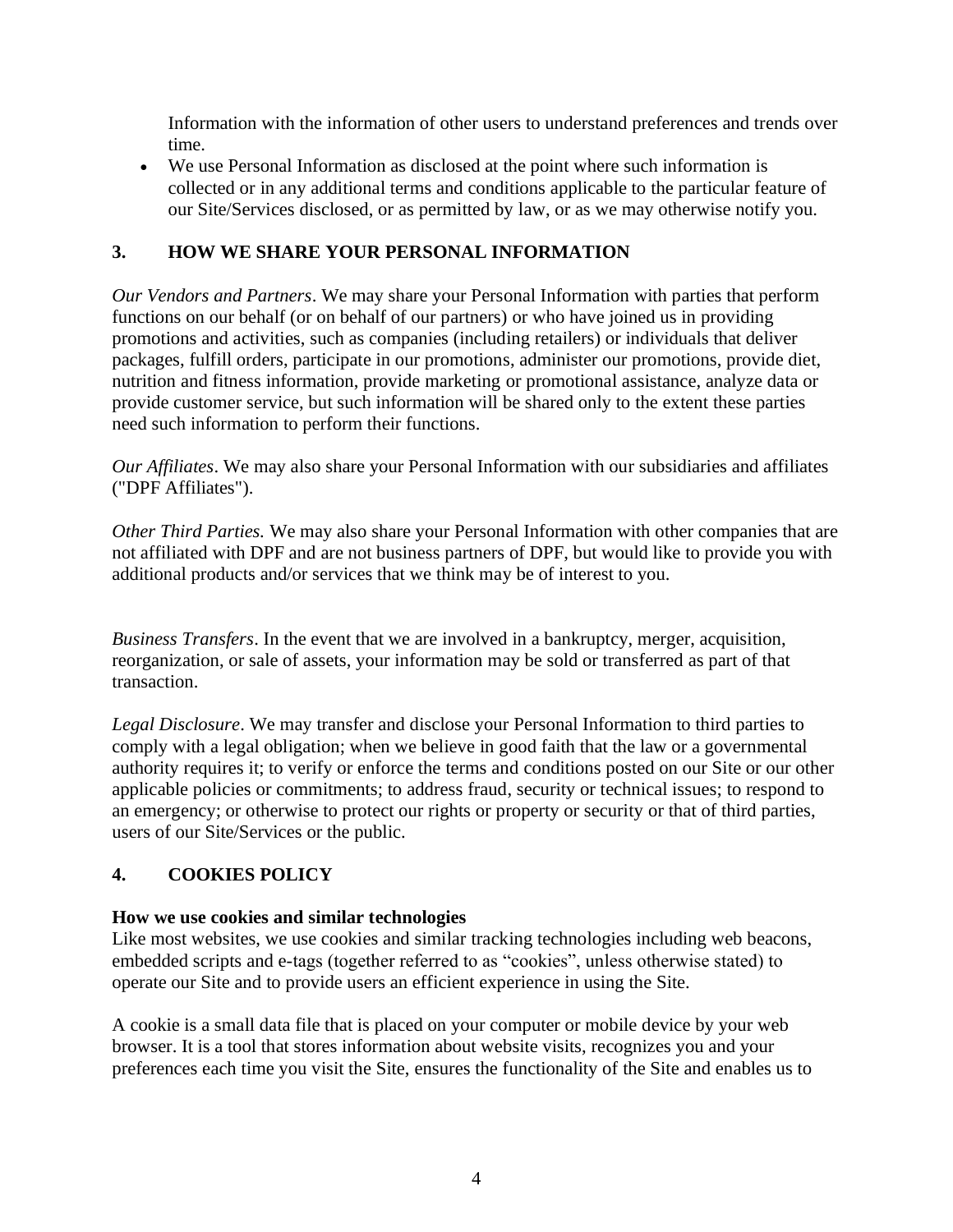provide the Services. A cookie file can contain information such as a user ID that the Site uses to track the pages you have visited.

A cookie cannot read data off your hard disk or read cookie files created by other sites. Some parts of the Site use cookies to track user traffic patterns. DPF does this in order to determine the usefulness of the Site information to our users and to see how effective our navigational structure is in helping users reach that information. By using our Site, you accept our use of these cookies. If your browser settings are set up as 'Do Not Track', we will not use cookies and tracking technologies.

Some additional things you should know about our use of cookies:

- You may encounter cookies from our third-party service providers, that we have allowed on our Site that assist us with various aspects of our Site operations and services, such as Google Analytics.
- If you link to a third-party website from the Site, you also may encounter cookies from third parties on certain pages of the websites. For example, if you view a web page posted as a link from our Site, there may be a cookie placed by that web page.

We use various types of cookies, including session cookies, persistent cookies, local shared objects, pixels, GIFS and other tracking technologies, such as third-party tags, session and persistent technologies, first and third-party cookies. Cookies can be persistent by remaining on your computer until you delete them or be based on your browsing session where they delete once you close your browser. First party cookies are used and controlled by us to provide services on the Site.

#### **Purposes of Cookies**

We may use cookies for a variety of purposes, including providing you the Service you have requested, to enhance your online experience, for example, by viewing preferences from a previous use of our Site, for when you later return to the Site. In particular, our use of cookies falls into three categories:

- Strictly necessary cookies: these are essential in order to enable you to move around the Site and use its features, and are usually used to maintain an anonymous user session by the server. Without these cookies, the Services you have asked for cannot be provided. These cookies will be dropped and used even if you do not consent to the use of cookies.
- Performance cookies: these cookies are used to improve how our Site works and to distinguish unique users by assigning a randomly generated number as a client identifier. They collect information about how users use our Site, for instance, which pages are visited most often, and if they get error messages from web pages. All information collected by these cookies is aggregated and therefore anonymous.
- Social media & Advertising cookies: our Site allows third parties to download cookies to your device. Social media cookies offer the possibility to connect you to your social networks and share content from our Site through social media. For example, you will see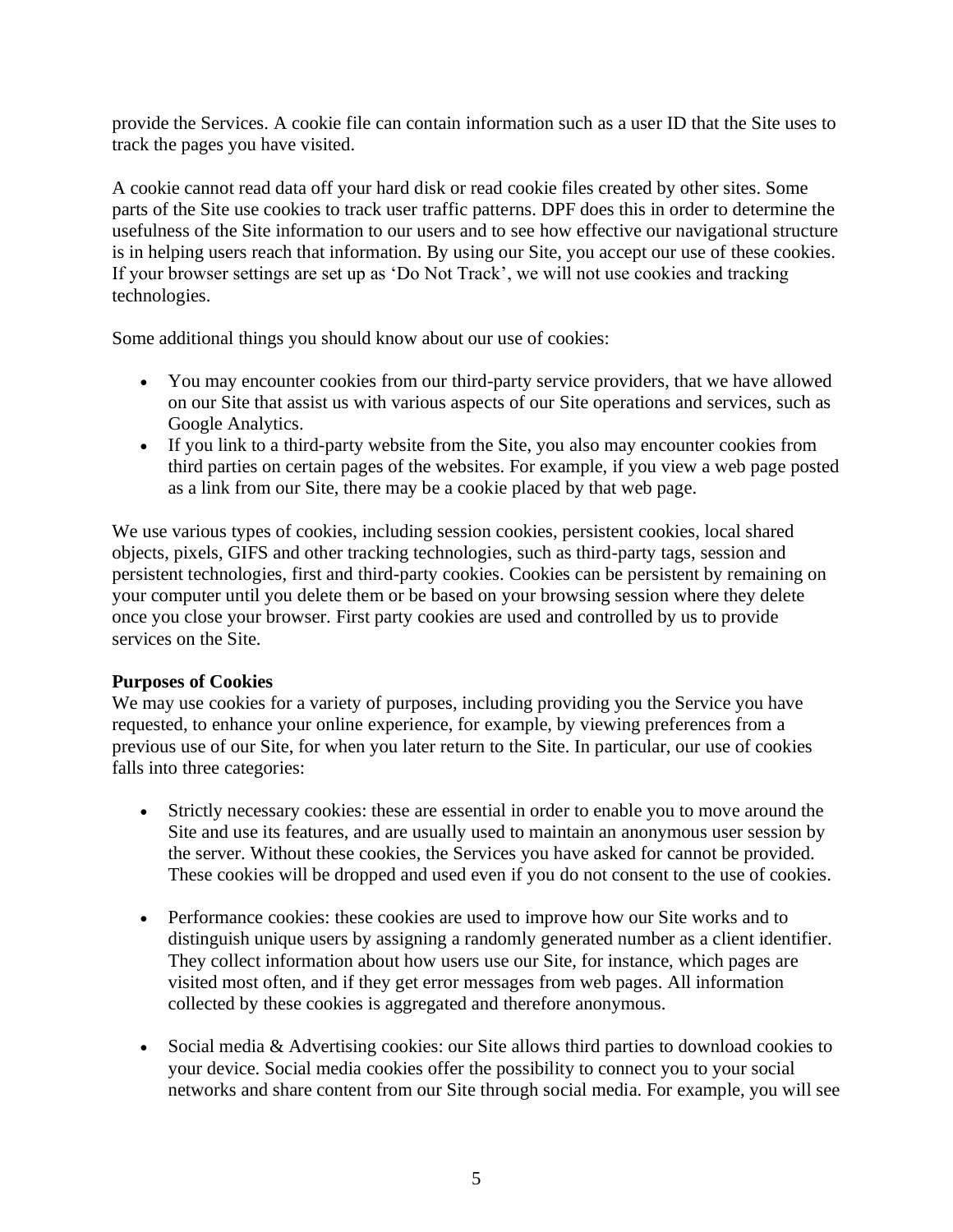embedded "share" buttons on some pages of our Site. These enable you to easily share content through a number of popular social networks (e.g. Facebook, Twitter). When you click on one of these buttons, a cookie may be set by the service you have chosen to share content through. These third-party cookies are not under our control, so we suggest that you check the respective privacy policies for these external services to help you to understand what data these organizations hold about you and what they do with it. Advertising cookies are used to deliver adverts more relevant to you and your interests. They are also used to limit the number of times you see an advert as well as help measure the effectiveness of the advertising campaigns. They remember that you have visited the Site and this information may be shared with other organizations, e.g. advertisers. Deselecting these cookies may result in seeing advertising that is not as relevant to you or you not being able to link effectively with social networks and/or not allowing you to share content on social media.

#### **Analytics Services\***

This Site uses Google Analytics to collect information about how users use the Site. The information generated by the cookie about your use of the Site will be transmitted to and stored by Google on servers in the United States. In case IP-anonymization is activated on this Site, your IP address will be partially used within the European Union or just in the European Economic Area if it is used by other parties. The full IP address may also be transferred to a Google server in the United States, and then shortened so it is only partially used there. The IPanonymization is active on this Site.

Google will use this information on behalf of the operator of this Site for the purpose of analyzing your use of the Site, compiling reports on Site activity for Site operators and providing them other services relating to Site activity and internet usage.

#### **How to manage the cookies we use**

At any time, you can adjust and modify your preferences by visiting the Cookies Setting page, which allow you to manage specific categories of cookies ("opt-out"). Your cookie-related selections are specific to the device and browser you are using. Your selections are deleted whenever you clear your cookies or browser's cache.

You may also control and block the cookies used by the Site by modifying the settings in your browser or on your device that allows you to refuse certain cookies. However, if you use your browser or device settings to block certain cookies you may not be able to access all or parts of our Site. You can also opt-out from being tracked by Google Analytics in the future by downloading and installing 'Google Analytics Opt-out Browser Add-on' for your current web browser:

#### **<http://tools.google.com/dlpage/gaoptout?hl=en>**

Most modern browsers allow you to manage cookies saved on your computer: Google Chrome

To amend the cookies settings:

- 1. Click on the chrome menu.
- 2. Select settings.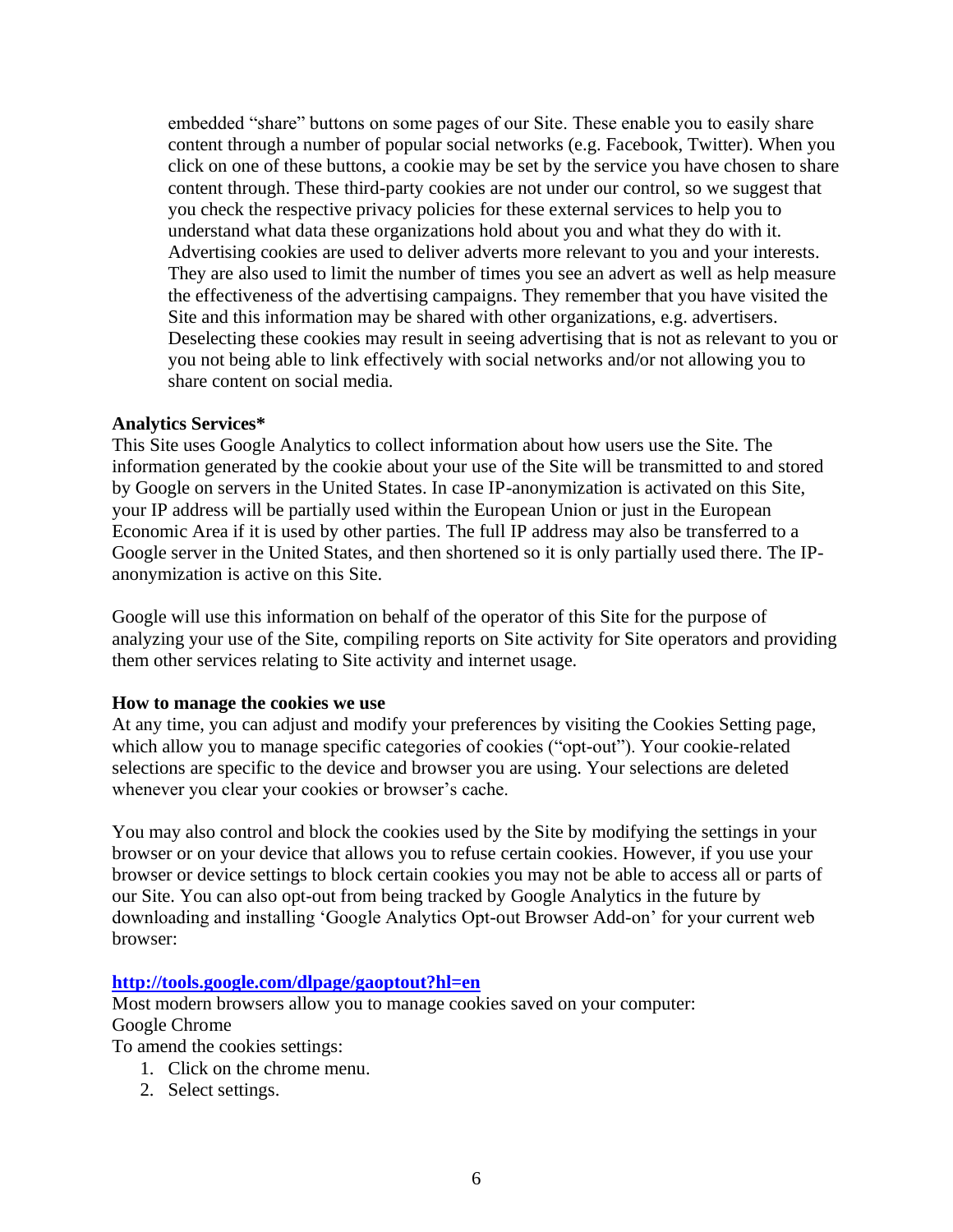- 3. Click  $+$  Show advanced settings at the bottom of the page
- 4. Under the Privacy section click the Content settings button
- 5. In the Cookies section you are able to change the settings, such as allow cookies, remove all cookies, block third party cookies.

Further, more detailed instructions are available here:

## **<https://support.google.com/chrome/answer/95647?hl=en-GB>**

Internet Explorer 8, 9 and 10

- 1. Select the Tools menu (ALT-X)
- 2. Select Internet Options
- 3. Click the Privacy tab
- 4. Move the slider to choose your preferred settings.
- 5. For more specialized settings click on the Advanced button, check the Override cookie handling checkbox and modify the settings to suit your requirements.

Further instructions are available here: **[https://support.microsoft.com/en-](https://support.microsoft.com/en-us/help/17442/windows-internet-explorer-delete-manage-cookies#ie=ie-10)**

**[us/help/17442/windows-internet-explorer-delete-manage-cookies#ie=ie-10](https://support.microsoft.com/en-us/help/17442/windows-internet-explorer-delete-manage-cookies#ie=ie-10)**

Mozilla Firefox

- 1. Select Options
- 2. Click the Privacy tab
- 3. To clear cookies, select the remove individual cookies link.
- 4. To amend the cookie settings, change the Firefox will dropdown in the History section to Use custom settings for history.

Further instructions are available here: **[https://support.mozilla.org/en-US/kb/enable-and](https://support.mozilla.org/en-US/kb/enable-and-disable-cookies-website-preferences)[disable-cookies-website-preferences](https://support.mozilla.org/en-US/kb/enable-and-disable-cookies-website-preferences)**

Safari

- 1. Choose Safari settings menu
- 2. Select Preferences
- 3. Click the Privacy tab.
- 4. In the Block cookies section, specify whether the browser should accept or reject cookies from websites.
- 5. If you want to see which websites store cookies on your computer, click Details.

If you set Safari to block cookies, you may need to temporarily accept cookies to open a page. Repeat the above steps, selecting Never in the ("Block cookies") section. When you're done with the page, block cookies again, and then remove the page's cookies. Further instructions are available here: **[https://support.apple.com/guide/safari/manage-cookies-and-website-data](https://support.apple.com/guide/safari/manage-cookies-and-website-data-sfri11471/mac)[sfri11471/mac](https://support.apple.com/guide/safari/manage-cookies-and-website-data-sfri11471/mac)**

### Other browsers

With new devices being created all the time, including tablets and phones it is not possible to list every browser for every device. We suggest that you consult the manufactures website for further instructions regarding cookies. Alternatively, you can visit

<http://www.aboutads.info/choices> and<https://optout.privacyrights.info/> to opt out of certain uses of cookies for advertising purposes. Since flash cookies do not reside in your browser, your browser settings will not affect them. To control flash cookies, you thus need to click [here.](http://www.macromedia.com/support/documentation/en/flashplayer/help/settings_manager07.html)

## **5. YOUR PRIVACY RIGHTS AND CHOICES**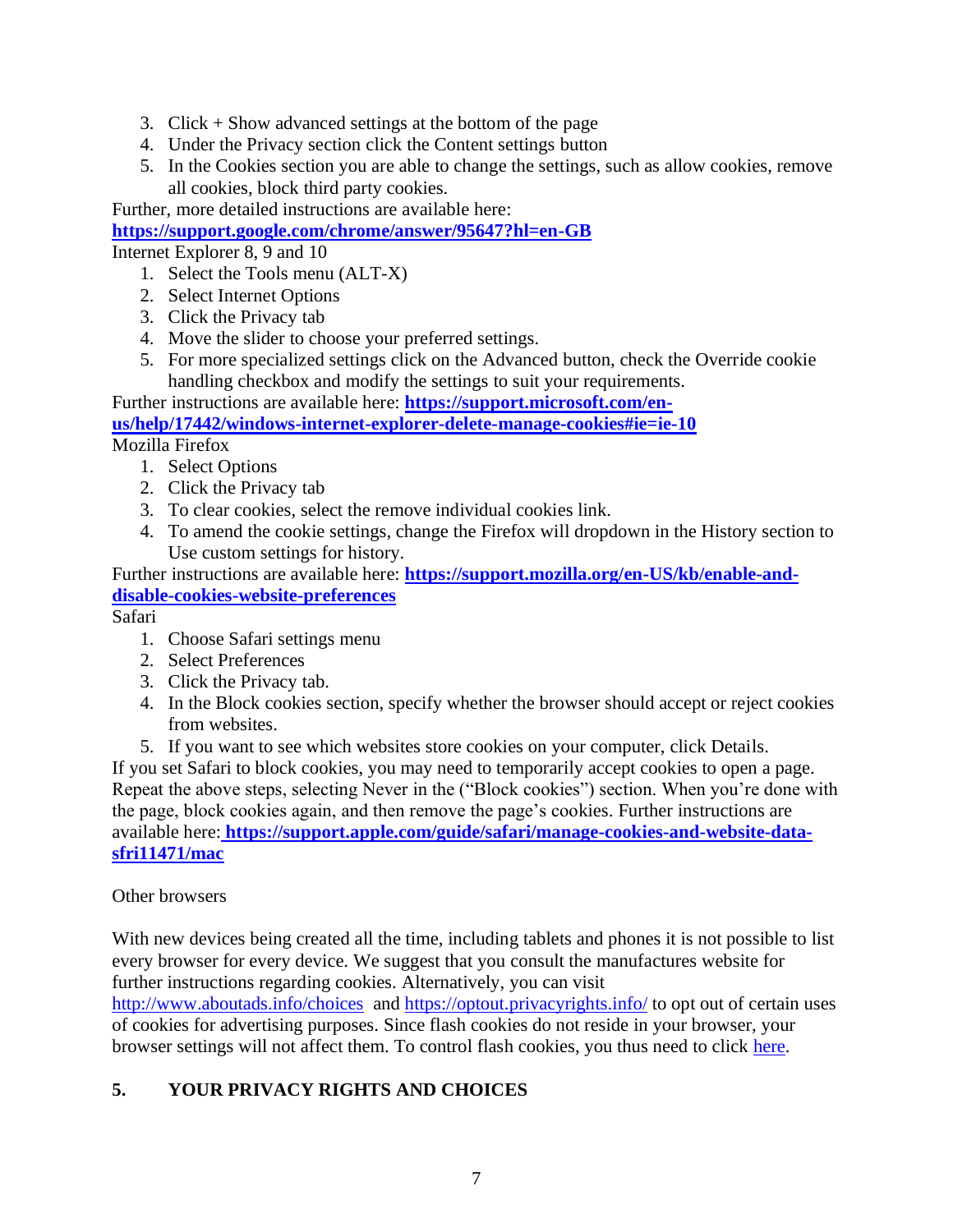You may contact us to request that we not share your Personal Information with third parties (other than our vendors), not use your Personal Information to provide you with promotional offers, or not send you newsletters, emails or other communications by: (i) sending us an email at **[Dole.Consumer.Center@doleintl.com](mailto:Dole.Consumer.Center@doleintl.com)** ; (ii) contacting us by mail at P.O. Box 5700, Thousand Oaks, CA 91359-5700, Attention: Consumer Center; or iii) following the removal instructions in the communication that you receive.

If you are a California resident, you have certain additional rights with respect to Personal Information. Please see "Supplemental provisions for California residents" in the Appendix to this Privacy Policy.

If you wish to modify, verify, correct, or delete any of your Personal Information collected through the Site, you may contact us at the above address or email. In accordance with our routine record keeping, we may delete certain records that contain Personal Information you have submitted through the Site/Services.

## **6. CHILDREN UNDER 13**

The Sites are meant for adults. We do not knowingly collect, use or disclose Personal Information from or about anyone under 13 years of age. If you are a parent or legal guardian and think your child has given us information, you can contact us at [**[Dole.Consumer.Center@doleintl.com](mailto:Dole.Consumer.Center@doleintl.com)**].

### **7. OTHER SITES**

Our Site may contain links to other websites that are not controlled or maintained by DPF. We are not responsible for the privacy practices of these other websites. We encourage you to note when you leave our Site and to read the privacy statements of such other websites before submitting any Personal Information. In addition, our Site may link to websites owned or Zoperated by subsidiaries or companies affiliated with DPF ("Affiliated Site"). Please note that the Affiliated Site are subject to the privacy policies posted on those sites.

### **8. KEEPING YOUR PERSONAL INFORMATION SECURE**

We have electronic and physical security measures in place to protect against the loss, misuse and alteration of the Personal Information under our control. However, the Internet is not 100% secure. We cannot promise that your use of the Site/Services will be completely safe. Any transmission of your Personal Information to our Site is at your own risk.

### **9. INTERNATIONAL TRANSFER**

The Site is designed for and targeted to U.S. audiences and is governed by and operated in accordance with the laws of the U.S. While users from countries other than the U.S. may access the Site, we make no representation that the Site is operated in accordance with the laws or regulations of, or governed by, other nations.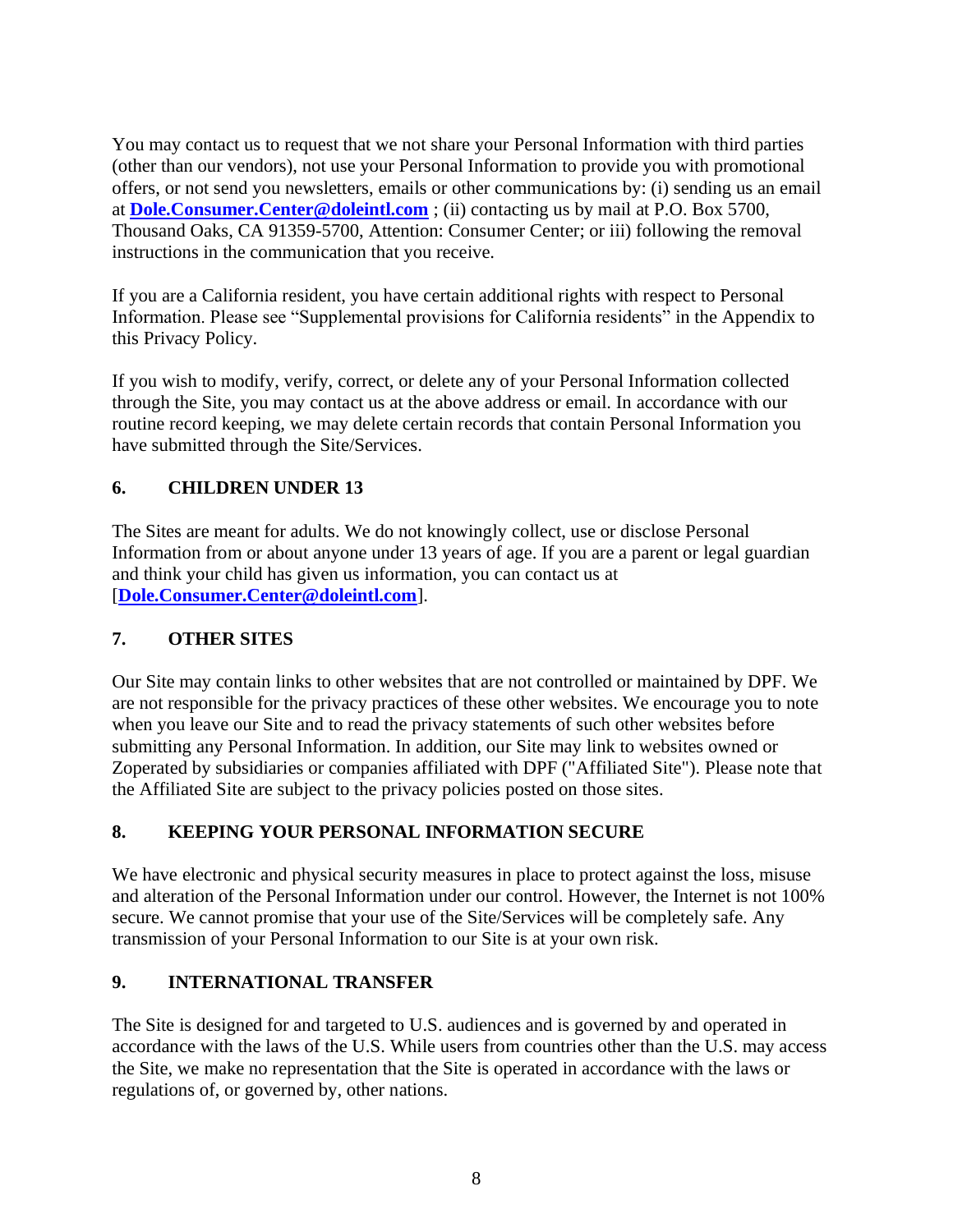If you are located in the European Economic Area or the United Kingdom, please refer to the Dole Packaged Foods Europe General Privacy Policy which addresses and details the collection and processing of personal data in such areas.

If you are located elsewhere outside of the United States, please be aware that information we collect may be transferred to and processed in the United States. By using the Site, or providing us with any information, you (a) acknowledge that the Site is subject to the laws of the United States, (b) consent to the collection, processing, maintenance and transfer of such information in and to the United States and other applicable territories in which the privacy laws may not be as comprehensive or adequate to those in the country where you reside and/or are a citizen, and (c) waive any claims that may arise under those laws.

## **10. CONTACT INFORMATION**

If you have questions or comments about our privacy practices, you can contact us at:

Dole Packaged Foods, LLC P.O. Box 5700 Thousand Oaks, CA 91359-5700 Attention: Consumer Center Phone: 1-800-232-8888 Send Email: **[Dole.Consumer.Center@doleintl.com](mailto:Dole.Consumer.Center@doleintl.com)**

If you would like to submit a request pursuant to the California Consumer Privacy Act ("CCPA"), please visit **<https://dolesunshine.com/ccpa>** or call 1-800-232-8888.

**11. APPENDIX** – SUPPLEMENTAL PROVISIONS FOR CALIFORNIA RESIDENTS Supplemental provisions for California residents.

A. Shine The Light. You have the right to request and receive certain information about disclosure of your Personal Information to third parties for their direct marketing purposes. Because it is our policy not to share your Personal Information with third parties for third-party direct marketing purposes without your consent, we are exempt from the requirement to respond to such requests. If you have any questions related to our policy, please contact us using the information provided in the "Contact Information" section below.

B. CCPA Requests. California residents have certain rights with respect to Personal Information under the California Consumer Privacy Act ("CCPA"). For purposes of this subsection, the terms "consumer," "categories of personal information," "business purpose," "third party," and "sell" have the meanings ascribed to them respectively in the CCPA. Terms defined under the CCPA may differ in meaning from the common usage of the same terms used elsewhere in this Privacy Policy.

• **Access Request**– California residents have the right to request, up to two times every 12 months, that we disclose to them the categories of personal information collected about them, the business or commercial purpose for collecting or selling their personal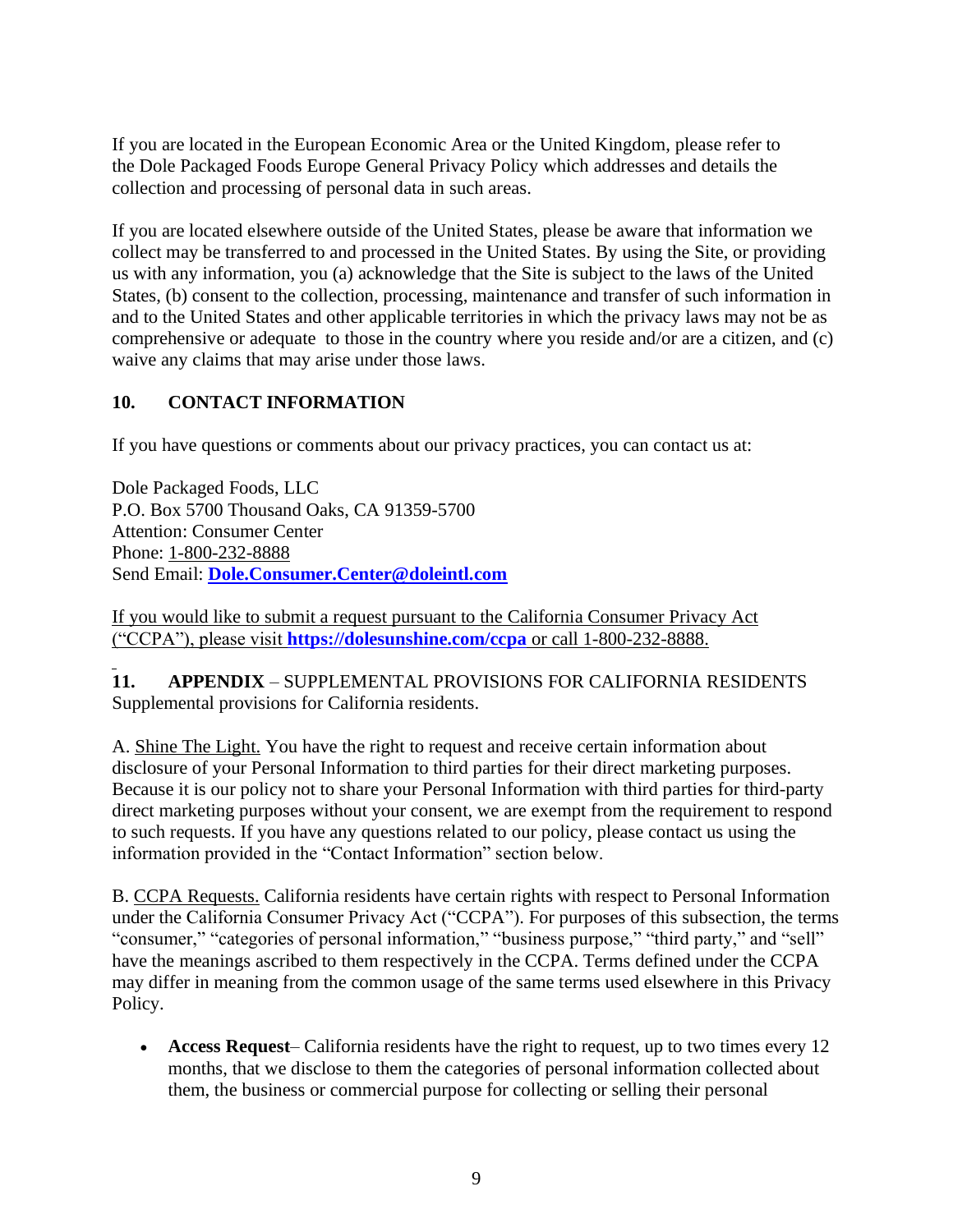information, the categories of sources from which the personal information is collected, the categories of such personal information sold or disclosed in the last 12 months, the business or commercial purpose for collecting and selling the personal information, the categories of third parties with whom we share the personal information, and the specific pieces of personal information collected about them over the past 12 months. California residents have the right to request a portable copy of their Personal Information.

**Deletion Request**– California residents can request that we delete their personal information that we maintain about them, subject to certain exceptions.

- •
- **Opt-out Request** California residents can request to opt-out of the sale of their personal information to a third party by clicking Do Not Sell My Personal Information . If you would like to opt-out of cookie-based tracking for advertising purposes, you will need to separately adjust your browser settings and set your preferences as described in "How to manage the cookies we use" section above.

We will not discriminate against you because you elect to exercise these rights.

B. Collection, Use and Disclosure of Personal Information For purposes of California residents making these requests, please also note the following regarding how in the previous 12 months we collect, use, and share your personal information as described in this Privacy Policy:

- $\Box$  We may collect, use, and disclose, for our business and commercial purposes, categories of personal information as set forth in applicable California law, including: Identifiers; characteristics of protected classifications under California or federal law (such as demographic information like age); professional or employment information; internet or other electronic network activity information; geolocation data; audio, electronic, and visual information; and inferences.
- $\Box$  We collect and use these categories of personal information for the business and commercial purposes described in Section 2 of this Privacy Policy.
- $\Box$  We collect these categories of personal information from the sources described above in Sections 1 through 4.
- $\Box$  We may disclose each of the foregoing categories of personal information for the business and commercial purposes described in this Privacy Policy to the extent permitted by applicable law to the categories of other parties as described in Section 3 of this Privacy Policy.
- $\Box$  We may "sell" categories of personal information, including: identifiers; Internet or other electronic network activity; and inferences. We may "sell" these categories of personal information to the categories of third parties described in Section 3 of this Privacy Policy. You can request that we not sell your personal information by clicking **Do Not Sell My Personal Information**.